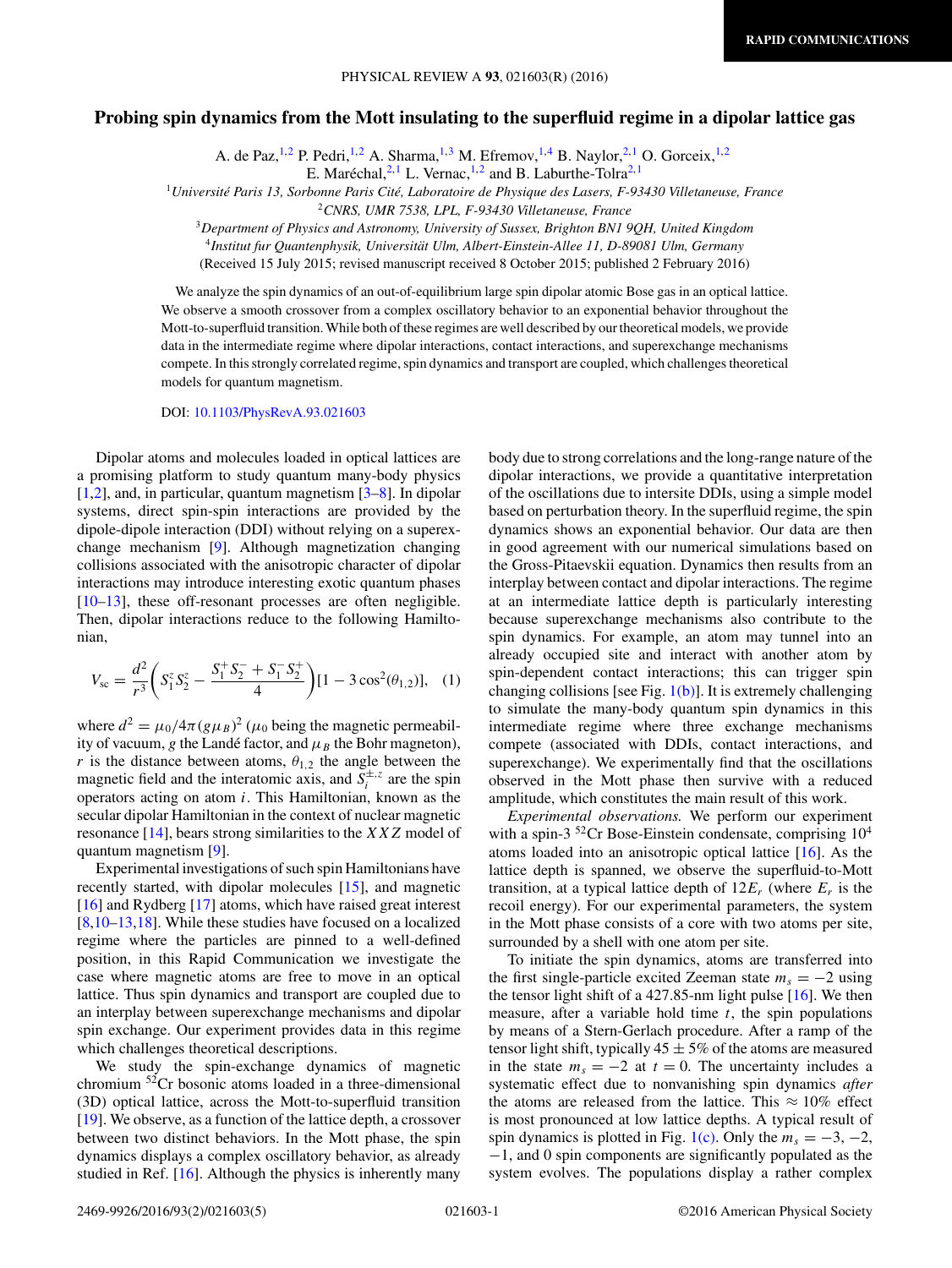<span id="page-1-0"></span>

FIG. 1. (a) Simple representation of the system close to the Mott-to-superfluid transition. Atoms interact both due to intersite (white ellipse) and on-site (black ellipse) interactions. (b) Sketch illustrating the competition between exchange due to DDI ( $V_{dd}$ ) and tunneling (*J*) assisted spin exchange due to contact interactions  $(V_c)$ . (c) Measurement of the spin components as a function of time for  $16E_r$ . (d) Time evolution of observable *n*−<sup>3</sup>*/n*−<sup>2</sup> for four different lattice depths (27*Er*, 16*Er*, 11*.*5*Er*, and 3*Er*, from top to bottom). Lines are guides for the eye resulting from fits.

behavior as a function of time. In order to simplify the discussion, we focus our attention on the observable given by the ratio  $n_{-3}/n_{-2}$  of the  $m_s = -3$  and  $m_s = -2$  populations, since they are the most populated components.

We have plotted in Fig.  $1(d)$  the typical results corresponding to four different lattice depths (27*Er*, 16*Er*, 11*.*5*Er*, and 3*Er*), showing quite different spin dynamics (see also the extended data in Ref. [\[20\]](#page-4-0)). In the Mott phase at short times we observe (*<*0.5 ms, see the inset) a strongly damped oscillation, and then at longer times a second oscillation. In the superfluid phase the spin dynamics is better described by an exponential. All these features are present in the data from  $3E_r$  to  $27E_r$ . We use the following empirical function,  $f(t) = f_0 + A \cos(\omega t) \exp[-(t/t_0)^2] + B \exp(-t/t_1)$ , to fit to our experimental data for  $t > 0.5$  ms. We plot in Fig. [2\(a\)](#page-2-0) the amplitudes of the exponential *B* and of the slow oscillation *A*, and in Fig.  $2(b)$  the frequencies of the slow oscillations ( $\omega$ ). The frequency  $\Omega$  of the fast oscillation is deduced from a sinusoidal fit to independent data taken specifically to study the short-time *t <* 0*.*5 ms behavior. When reducing the lattice depth, we observe that both oscillation frequencies  $\omega$  and  $\Omega$  decrease and they become closer to each other. Oscillations do survive at lattice depths slightly below the Mott-to-superfluid transition. However, for very shallow lattice depths, the oscillations at low frequency are barely visible and the spin dynamics is mostly exponential.

For most of the data shown in Fig. [2](#page-2-0) the magnetization is constant [see the inset of Fig.  $2(a)$ ]. The stability of the magnetization for large lattice depths indicates that dipolar relaxation is suppressed, which arises because the energy released in a dipolar relaxation event (the Larmor energy ≈30 kHz) does not match the band excitation (*>* 50 kHz) [\[21\]](#page-4-0). At small lattice depths, dipolar relaxation is not completely suppressed (as the first excited band has an energy close to the Larmor energy). However, this effect remains rather

small, and is neglected in the theoretical analysis presented below.

*Theoretical interpretation at low lattice depths.* To account for the dynamics at the lowest lattice depths, the Gross-Pitaevskii equation can be safely used because the gas is in the condensate phase. We performed a numerical simulation up to a lattice depth of 7*Er* in order to describe the observed data. The interaction term takes into account short-range contact interactions and nonlocal DDIs [\[20\]](#page-4-0). Concerning DDIs, we only include the spin-conserving terms (see above).

Simulations display a complex behavior (see Fig. [3](#page-2-0) for  $7E_r$ ). The general trend of the experimental spin dynamics, showing a slow drift with a  $\approx$  14 ms characteristic  $1/e$ time, is well reproduced by the simulation. By fitting both curves (experimental and numerical) by an exponential, a good agreement for the amplitude is found [see Fig.  $2(a)$ ].

In addition, a Fourier analysis of the numerical results (up to 15 ms) displays a lowest resolved frequency in good agreement with the experimentally observed frequency  $\Omega$  at a lattice depth of  $3E_r$  and  $7E_r$  [see Fig. [2\(b\)\]](#page-2-0). Higher frequencies are not resolved in our experiment due to time resolution. The strong damping observed in the experiment is not reproduced by the zero-temperature simulation. For very low lattice depths (below  $3E_r$ ), simulations show that both contact and dipole interactions contribute to the spin dynamics. In particular, if we set the DDI to zero, we numerically observe a spin dynamics frequency which is roughly twice faster. This illustrates the interplay between dipolar and contact interactions in the superfluid regime.

We also investigate numerically the spatial dependence of the dynamics in Fig.  $3(b)$ , which shows a cut of the density of the atoms in the  $m<sub>s</sub> = -2$  Zeeman state in the absence of an optical lattice, for three evolution times. Similar results are obtained at small lattice depths. The dynamics is inhomogeneous, due to a nontrivial interplay between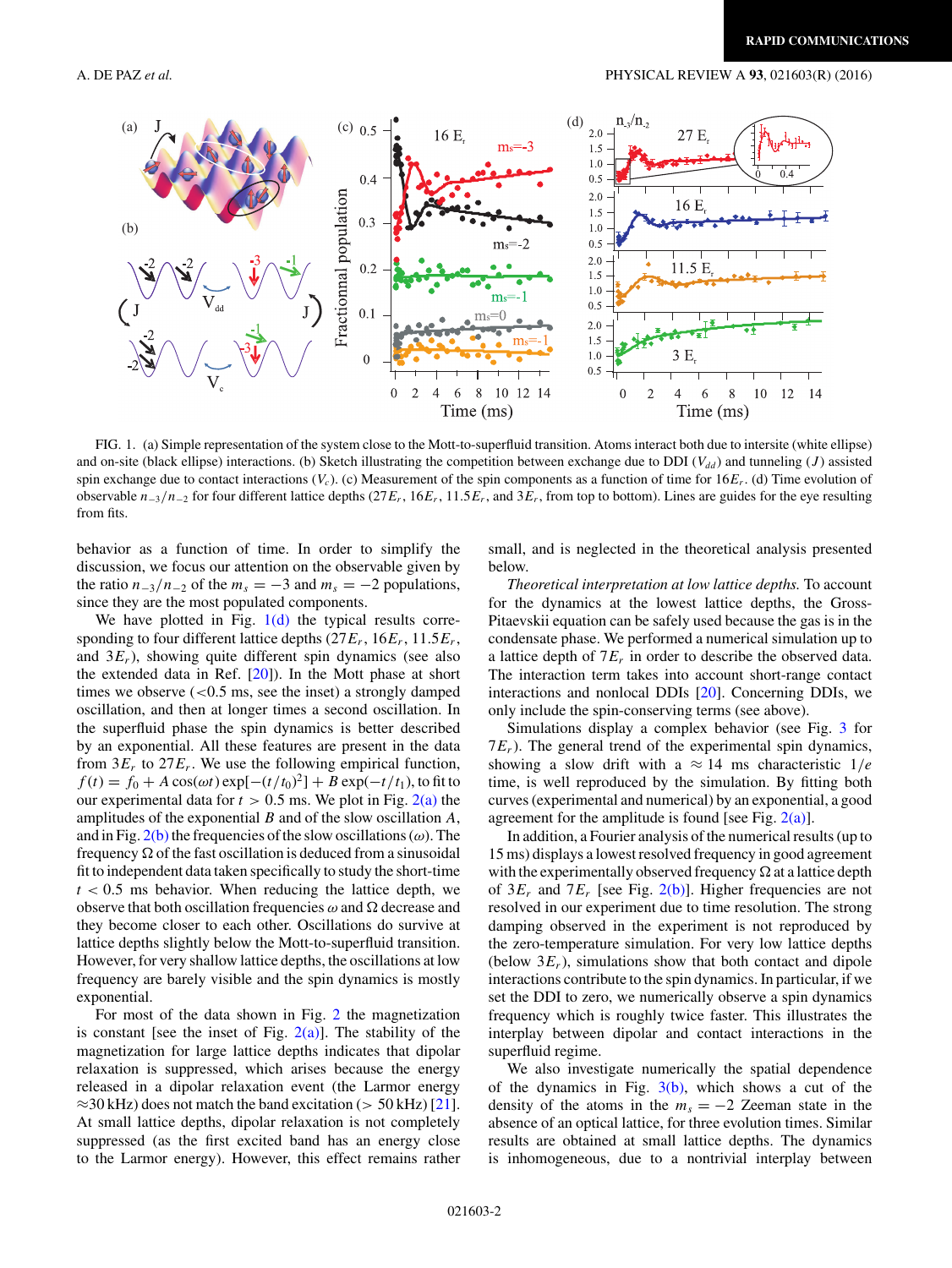<span id="page-2-0"></span>

FIG. 2. Spin dynamics amplitudes and frequencies as a function of the lattice depth. (a) Amplitude of the exponential dynamics (blue diamonds) and slow oscillation (red triangles). Green circles are results of numerical simulations. Inset: Variation of the magnetization over 20 ms. Solid lines are guides to the eye. (b) Frequency of fast (black points) and slow (red triangles) oscillations. The top black solid line corresponds to spin-exchange frequency associated with intrasite contact interactions, while the black open circles correspond to a numerical simulation of the Gross-Pitaevskii equation. The bottom red curve is a guide to the eye. The blue dotted-dashed line shows the prediction in the Mott regime (see text). The frequency of the superexchange process is given by the green solid line. Error bars in frequency and amplitude result from the statistical uncertainty in the fits.

the contact and dipolar interactions. While spin-exchange interactions due to contact interactions are larger in the center of the cloud, due to a higher density, dipolar interactions are stronger in the outlying areas [\[22\]](#page-4-0). The observed dynamics is faster in the center, which illustrates the dominant role of contact interactions at low lattice depths.

*Theoretical interpretation at large lattice depths.* We now turn to our theoretical analysis at large lattice depths, where the system is not superfluid and one should go beyond the Gross-Pitaevskii mean-field description. We focus on the frequencies of the two oscillations observed in the Mott phase. We stress that for the largest lattice depth, the experiment is performed in a regime where tunneling is practically absent, and superexchange interactions are exponentially reduced, as shown in Fig.  $2(b)$ .

As shown in Ref. [\[16\]](#page-3-0), we interpret the upper frequency as a result of the intrasite spin-exchange dynamics ( $|-2, -2\rangle \rightarrow$ √ 1  $\overline{z}$ (| − 3*,* − 1) + | − 1*,* − 3)) arising from spin-dependent contact interactions in doubly occupied sites. The observed



FIG. 3. Results of numerical simulations using the Gross-Pitaevskii equation. (a) Spin dynamics for the deepest lattice depth that could be simulated  $(7E_r, \text{ solid line})$ . The red triangles are experimental data. (b) Spatial analysis of spin dynamics, showing a cut of the density of the atoms in the  $m<sub>s</sub> = -2$  state along a horizontal plane  $z = 0$  (with no lattice on).

frequency is in good agreement with the theoretical frequency  $4π\hbar^2$  $\frac{4\pi\hbar^2}{2\sqrt{2m}}(a_6 - a_4)n_0$  [see the black solid line in Fig. 2(b)]. Here,  $n_0$  is the peak density in a doubly occupied lattice site,  $m$  the atom mass;  $a_6$  and  $a_4$  are the scattering lengths of the  $S = 6$ and  $S = 4$  molecular channels, respectively [\[23,24\]](#page-4-0).

As for the lower frequency, we associate it to the nonlocal DDI between doublons, which was also described in Ref. [\[16\]](#page-3-0). Although a realistic simulation of our results based on calculating the exact dynamics associated with the full many-body Hamiltonian is out of reach of the present computational techniques, we propose a perturbative model which quantitatively accounts for the many-body interactions between doublons due to intersite DDIs. We first assume that, after the damping of the fast oscillations, the ensemble of doublons is in a statistical mixture of  $|S = 6, m_s = 4\rangle$  and  $|S = 4, m_s = 4$ . We then describe the spin dynamics due to the intersite DDI between doubly occupied sites by the following model, inspired by Refs. [\[14,](#page-3-0)[25\]](#page-4-0). We calculate the time evolution of the population  $N_{-2}$  in the state  $m_s = -2$  using perturbation theory in the Heisenberg picture. The many-body Hamiltonian takes into account the interaction of one doubly occupied lattice site *i* with all its neighbors *j* by a pairwise DDI. Using a Taylor expansion, the formal expression of the population reads  $N_{-2}(t) = \sum_{n=0}^{+\infty} M_n t^n$ . While  $M_1$  and  $M_3$ vanish, the second moment  $M_2$  describing the spin dynamics up to the second order of perturbation reads

$$
M_2 = -\sum_{j \neq i} V_{dd}(r_{i,j})^2 / \hbar^2, \tag{2}
$$

where  $V_{dd}(r_{i,j})$  is the dipolar spin-exchange matrix element between sites  $i$  and  $j$  [\[20\]](#page-4-0).

From *M*2, we first extract an estimate of the spin oscillation frequency *ν*:  $\cos^2(\pi vt) \approx 1 - M_2 t^2$ . However, as shown in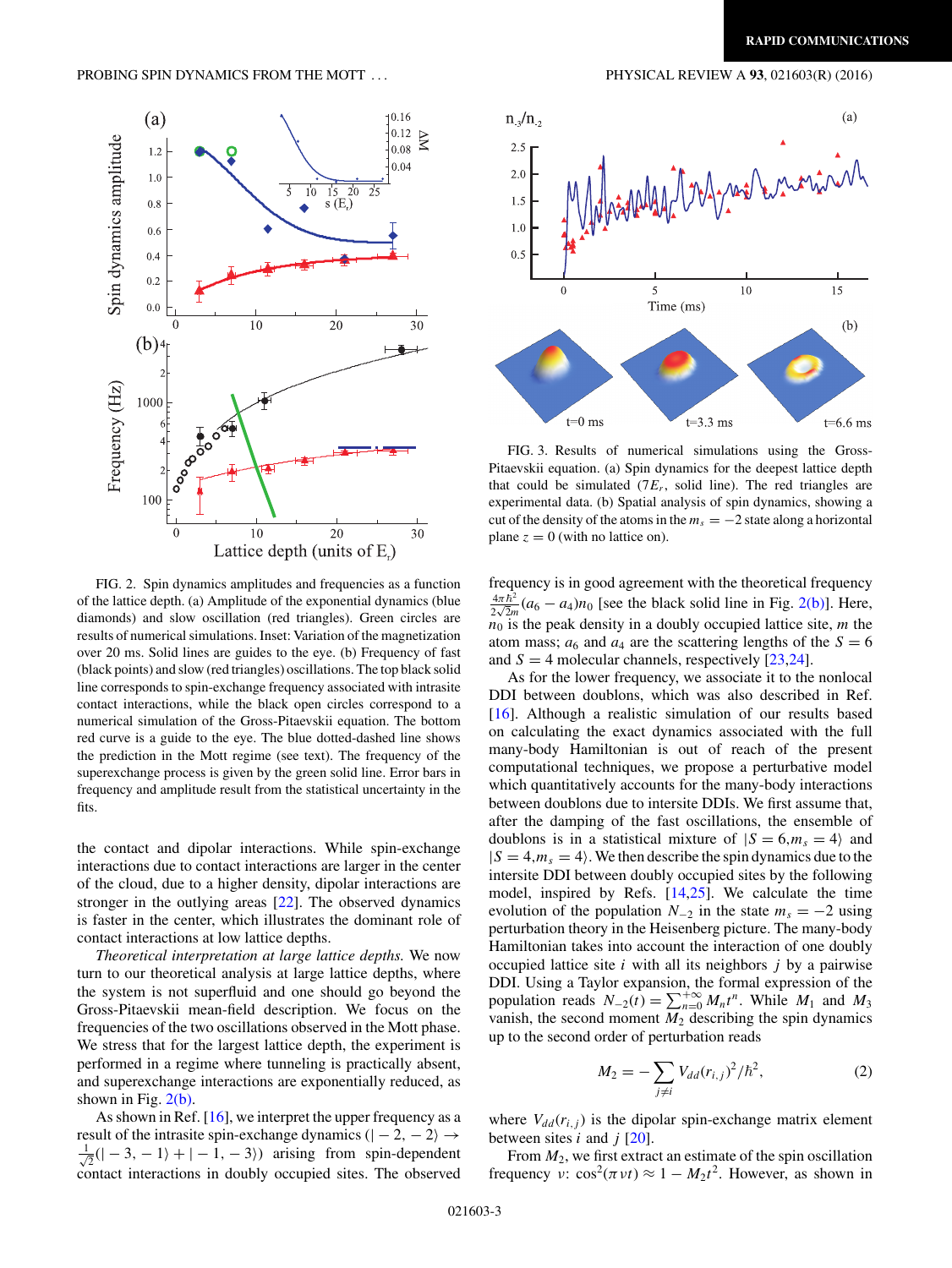Ref. [14], the higher-order terms are expected to lead to a reduction of the spin dynamics amplitude and a decrease of the quasiperiod typically by a factor of 2. We indeed recover these features by taking into account the moment up to the fourth order *M*<sup>4</sup> (following the calculation in Ref. [14]). We apply this perturbative approach up to fourth order to the case of an assembly of doublons in a state  $|S = 6, m_s = 4\rangle$ , for which intersite spin-exchange interactions are strongest.

The result is displayed in Fig.  $2(b)$ , and shows good agreement with the observed frequencies, which illustrates the relevance of our model in the deep Mott regime. The observed reduction of the frequency at lower lattice depths may be a consequence of the reduction of the doubly occupied site Mott plateau, leading to either stronger border effects or more defects. The reduction of the frequency in the presence of holes is also an expected feature [14]. The damping (also observed in Ref. [14]) is not reproduced by our theoretical model, which can only account for dynamics at short times. In general, it should be stressed that the many-body system which we study here is extremely challenging for nonperturbative many-body simulations, due to the large spin and the immense Hilbert space which has to be taken into account.

In this Rapid Communication we have explored the spin dynamics of chromium atoms loaded in an optical lattice as a function of the lattice depth. Superfluid and Mott regimes lead to markedly different features. Experimentally, the spin dynamics evolves smoothly when we vary the lattice depth between these two extreme regimes. However, our analysis shows that the impact of DDIs on spin dynamics is drastically different in the two regimes: Whereas in the weakly interacting regime, the dipolar interactions are described

<span id="page-3-0"></span>A. DE PAZ *et al.* PHYSICAL REVIEW A **93**, 021603(R) (2016)

by a mean field associated with a geometrical average, in the strongly correlated regime, dipole-dipole couplings from one site to the other sites are added quadratically. One important consequence is that spin dynamics mediated by dipolar interactions should be a border effect in the mean-field regime, but a bulk effect in the strongly correlated gas [\[20\]](#page-4-0). Space-resolved measurements could therefore be a very interesting way to discriminate both regimes.

Whereas the two extreme regimes of shallow and deep lattice depths are qualitatively well described by our theoretical models, the main unusual aspect of this work is the experimental study of the regime close to the Mott-to-superfluid transition. In this case, exchange processes due to dipolar interactions, spin exchange due to contact interactions, and superexchange interactions may all contribute to the dynamics on the same footing. Our experiment provides insights into the coupled out-of-equilibrium magnetic and transport properties of such a strongly correlated gas, which challenges theoretical descriptions. Our work thus adds to the study of the magnetic properties of an exotic quantum many-body system made of large spin dipolar particles.

## **ACKNOWLEDGMENTS**

This work was supported by Conseil Regional d'Ile-de-France ´ under DIM Nano-K/IFRAF, Ministère de l'Enseignement Supérieur et de la Recherche within CPER Contract, and by Université Sorbonne Paris Cité (USPC). P.P. acknowledges funding by the Indo-French Centre for the Promotion of Advanced Research–CEFIPRA. We thank Martin Robert-de-Saint-Vincent for his critical reading of the manuscript.

- [1] [M. A. Baranov, M. Dalmonte, G. Pupillo, and P. Zoller,](http://dx.doi.org/10.1021/cr2003568) Chem. Rev. **[112](http://dx.doi.org/10.1021/cr2003568)**, [5012](http://dx.doi.org/10.1021/cr2003568) [\(2012\)](http://dx.doi.org/10.1021/cr2003568); *Cold Molecules: Theory, Experiment, Applications*, edited by R. V. Krems, W. C. Stwalley, and B. Friedrich (Taylor and Francis/CRC, Boca Raton, FL, 2009); T. [Lahaye, C. Menotti, L. Santos, M. Lewenstein, and T. Pfau,](http://dx.doi.org/10.1088/0034-4885/72/12/126401) Rep. Prog. Phys. **[72](http://dx.doi.org/10.1088/0034-4885/72/12/126401)**, [126401](http://dx.doi.org/10.1088/0034-4885/72/12/126401) [\(2009\)](http://dx.doi.org/10.1088/0034-4885/72/12/126401); M. Baranov, [Phys. Rep.](http://dx.doi.org/10.1016/j.physrep.2008.04.007) **[464](http://dx.doi.org/10.1016/j.physrep.2008.04.007)**, [71](http://dx.doi.org/10.1016/j.physrep.2008.04.007) [\(2008\)](http://dx.doi.org/10.1016/j.physrep.2008.04.007).
- [2] S. Baier, M. J. Mark, D. Petter, K. Aikawa, L. Chomaz, Z. Cai, M. Baranov, P. Zoller, and F. Ferlaino, [arXiv:1507.03500.](http://arxiv.org/abs/arXiv:1507.03500)
- [3] R. Barnett, D. Petrov, M. Lukin, and E. Demler, *[Phys. Rev. Lett.](http://dx.doi.org/10.1103/PhysRevLett.96.190401)* **[96](http://dx.doi.org/10.1103/PhysRevLett.96.190401)**, [190401](http://dx.doi.org/10.1103/PhysRevLett.96.190401) [\(2006\)](http://dx.doi.org/10.1103/PhysRevLett.96.190401).
- [4] A. Micheli, G. K. Brennen, and P. Zoller, [Nat. Phys.](http://dx.doi.org/10.1038/nphys287) **[2](http://dx.doi.org/10.1038/nphys287)**, [341](http://dx.doi.org/10.1038/nphys287) [\(2006\)](http://dx.doi.org/10.1038/nphys287).
- [5] A. V. Gorshkov *et al.*, [Phys. Rev. Lett.](http://dx.doi.org/10.1103/PhysRevLett.107.115301) **[107](http://dx.doi.org/10.1103/PhysRevLett.107.115301)**, [115301](http://dx.doi.org/10.1103/PhysRevLett.107.115301) [\(2011\)](http://dx.doi.org/10.1103/PhysRevLett.107.115301).
- [6] [D. Peter, S. Muller, S. Wessel, and H. P. Buchler,](http://dx.doi.org/10.1103/PhysRevLett.109.025303) *Phys. Rev.* Lett. **[109](http://dx.doi.org/10.1103/PhysRevLett.109.025303)**, [025303](http://dx.doi.org/10.1103/PhysRevLett.109.025303) [\(2012\)](http://dx.doi.org/10.1103/PhysRevLett.109.025303).
- [7] M. L. Wall, K. Maeda, and L. D. Carr, [Ann. Phys.](http://dx.doi.org/10.1002/andp.201300105) **[525](http://dx.doi.org/10.1002/andp.201300105)**, [845](http://dx.doi.org/10.1002/andp.201300105) [\(2013\)](http://dx.doi.org/10.1002/andp.201300105).
- [8] K. R. A. Hazzard, M. van den Worm, M. Foss-Feig, S. R. Manmana, E. G. Dalla Torre, T. Pfau, M. Kastner, and A. M. Rey, [Phys. Rev. A](http://dx.doi.org/10.1103/PhysRevA.90.063622) **[90](http://dx.doi.org/10.1103/PhysRevA.90.063622)**, [063622](http://dx.doi.org/10.1103/PhysRevA.90.063622) [\(2014\)](http://dx.doi.org/10.1103/PhysRevA.90.063622).
- [9] A. Auerbach, *Interacting Electrons and Quantum Magnetism* (Springer, New York, 1994).
- [10] D. Peter, N. Y. Yao, N. Lang, S. D. Huber, M. D. Lukin, and H. P. Buchler, [Phys. Rev. A](http://dx.doi.org/10.1103/PhysRevA.91.053617) **[91](http://dx.doi.org/10.1103/PhysRevA.91.053617)**, [053617](http://dx.doi.org/10.1103/PhysRevA.91.053617) [\(2015\)](http://dx.doi.org/10.1103/PhysRevA.91.053617).
- [11] M. L. Wall, K. Maeda, and L. D. Carr, [New J. Phys.](http://dx.doi.org/10.1088/1367-2630/17/2/025001) **[17](http://dx.doi.org/10.1088/1367-2630/17/2/025001)**, [025001](http://dx.doi.org/10.1088/1367-2630/17/2/025001) [\(2015\)](http://dx.doi.org/10.1088/1367-2630/17/2/025001).
- [12] A. W. Glaetzle, M. Dalmonte, R. Nath, C. Gross, I. Bloch, and P. Zoller, [Phys. Rev. Lett.](http://dx.doi.org/10.1103/PhysRevLett.114.173002) **[114](http://dx.doi.org/10.1103/PhysRevLett.114.173002)**, [173002](http://dx.doi.org/10.1103/PhysRevLett.114.173002) [\(2015\)](http://dx.doi.org/10.1103/PhysRevLett.114.173002).
- [13] [S. V. Syzranov, M. L. Wall, V. Gurarie, and A. M. Rey,](http://dx.doi.org/10.1038/ncomms6391) Nat. Commun. **[5](http://dx.doi.org/10.1038/ncomms6391)**, [5391](http://dx.doi.org/10.1038/ncomms6391) [\(2014\)](http://dx.doi.org/10.1038/ncomms6391).
- [14] A. Abragam, *Principles of Nuclear Magnetism* (Clarendon, Oxford, UK, 1983).
- [15] B. Yan, S. A. Moses, B. Gadway, J. P. Covey, K. R. A. Hazzard, A. M. Rey, D. S. Jin, and J. Ye, [Nature \(London\)](http://dx.doi.org/10.1038/nature12483) **[501](http://dx.doi.org/10.1038/nature12483)**, [521](http://dx.doi.org/10.1038/nature12483) [\(2013\)](http://dx.doi.org/10.1038/nature12483).
- [16] A. de Paz, A. Sharma, A. Chotia, E. Maréchal, J. H. Huckans, P. Pedri, L. Santos, O. Gorceix, L. Vernac, and B. Laburthe-Tolra, [Phys. Rev. Lett.](http://dx.doi.org/10.1103/PhysRevLett.111.185305) **[111](http://dx.doi.org/10.1103/PhysRevLett.111.185305)**, [185305](http://dx.doi.org/10.1103/PhysRevLett.111.185305) [\(2013\)](http://dx.doi.org/10.1103/PhysRevLett.111.185305).
- [17] D. Barredo, H. Labuhn, S. Ravets, T. Lahaye, A. Browaeys, and C. S. Adams, [Phys. Rev. Lett.](http://dx.doi.org/10.1103/PhysRevLett.114.113002) **[114](http://dx.doi.org/10.1103/PhysRevLett.114.113002)**, [113002](http://dx.doi.org/10.1103/PhysRevLett.114.113002) [\(2015\)](http://dx.doi.org/10.1103/PhysRevLett.114.113002).
- [18] See, for example, N. Y. Yao, C. R. Laumann, S. Gopalakrishnan, [M. Knap, M. Mueller, E. A. Demler, and M. D. Lukin,](http://dx.doi.org/10.1103/PhysRevLett.113.243002) Phys. Rev. Lett. **[113](http://dx.doi.org/10.1103/PhysRevLett.113.243002)**, [243002](http://dx.doi.org/10.1103/PhysRevLett.113.243002) [\(2014\)](http://dx.doi.org/10.1103/PhysRevLett.113.243002); J. Schachenmayer, A. Pikovski, and A. M. Rey, [Phys. Rev. X](http://dx.doi.org/10.1103/PhysRevX.5.011022) **[5](http://dx.doi.org/10.1103/PhysRevX.5.011022)**, [011022](http://dx.doi.org/10.1103/PhysRevX.5.011022) [\(2015\)](http://dx.doi.org/10.1103/PhysRevX.5.011022); R. M. W. van Bijnen and T. Pohl, [Phys. Rev. Lett.](http://dx.doi.org/10.1103/PhysRevLett.114.243002) **[114](http://dx.doi.org/10.1103/PhysRevLett.114.243002)**, [243002](http://dx.doi.org/10.1103/PhysRevLett.114.243002) [\(2015\)](http://dx.doi.org/10.1103/PhysRevLett.114.243002); L. Barbiero, C. Menotti, A. Recati, and L. Santos, [Phys. Rev. B](http://dx.doi.org/10.1103/PhysRevB.92.180406) **[92](http://dx.doi.org/10.1103/PhysRevB.92.180406)**, [180406](http://dx.doi.org/10.1103/PhysRevB.92.180406) [\(2015\)](http://dx.doi.org/10.1103/PhysRevB.92.180406); Z.-X. Gong, M. F. Maghrebi, A. Hu, M. L. Wall, M. Foss-Feig, and A. V. Gorshkov, *[ibid.](http://dx.doi.org/10.1103/PhysRevB.93.041102)* **[93](http://dx.doi.org/10.1103/PhysRevB.93.041102)**, [041102](http://dx.doi.org/10.1103/PhysRevB.93.041102) [\(2016\)](http://dx.doi.org/10.1103/PhysRevB.93.041102); O. Dutta, M. Gajda, P. Hauke, M. Lewenstein, D.-S. Lühmann, B.